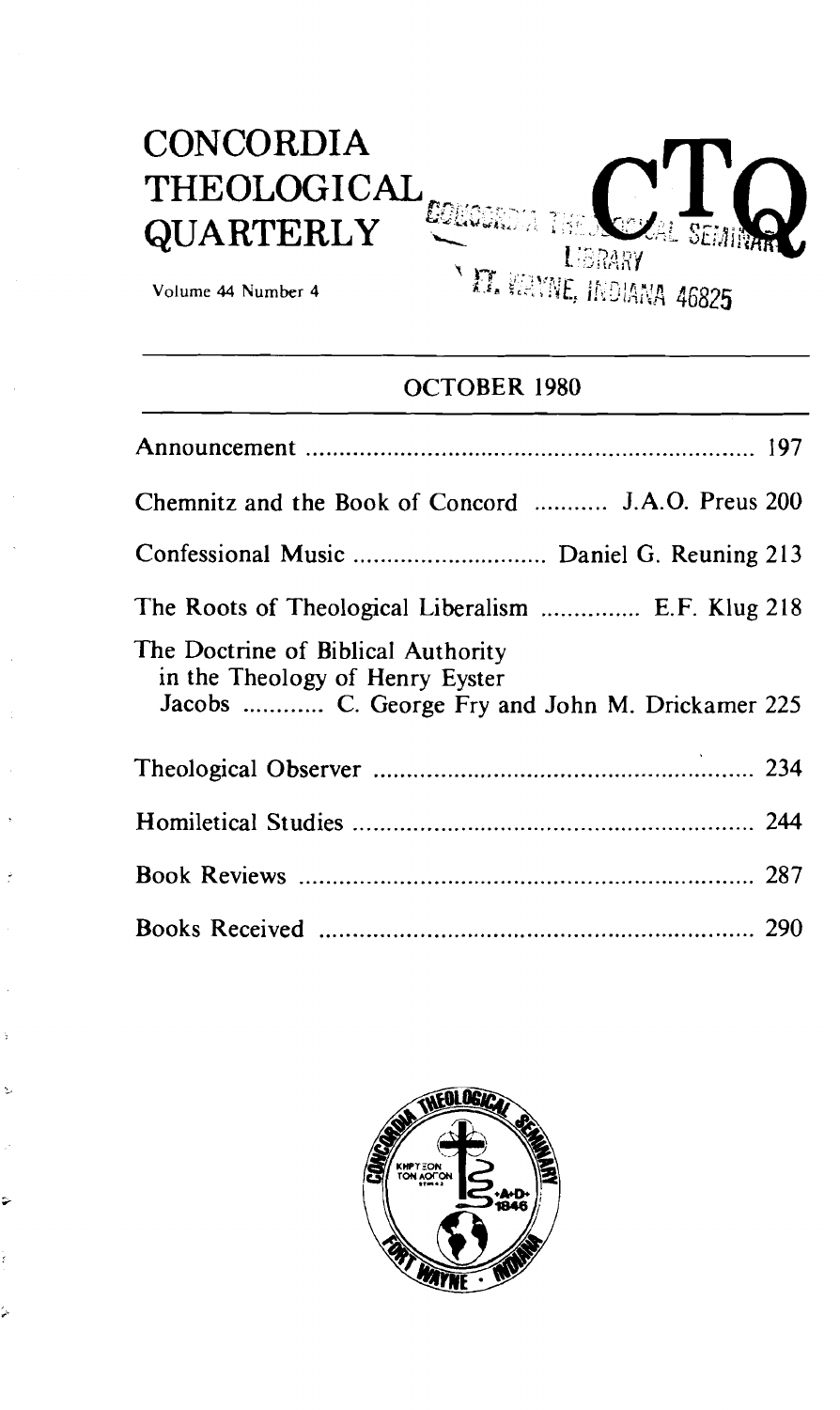## Chemnitz and the Book of Concord

#### J.A.O. Preus

The year 1980 is most significant in the life of the Lutheran churches of the world. It is the year in which we celebrate the four hundred and fiftieth anniversary of our basic confessional document, the Augsburg Confession, and the four hundredth anniversary of the publication of the document which really saved Lutheranism as a theological movement and established Lutheranism as an officially recognized and united church. In many ways, the publication of the Book of Concord at the end of the great period of controversy guaranteed the very existence of the Lutheran movement established by the Ninety-Five Theses and confirmed by the Augsburg Confession. The Augsburg Confes-Lutheran movement established by the Ninety-Five Theses and<br>confirmed by the Augsburg Confession. The Augsburg Confes-<br>sion was followed by fifty years of conflict -- political, theolo-<br>sixed and esclosiation. In a determi sion was followed by fifty years of conflict  $-$  political, theological and ecclesiastical  $-$  to determine whether Lutheranism as a movement and as a church could survive. The adoption of the Book of Concord marks the establishment of a Lutheranism which was able to withstand the terrors of the Thirty Years War culminating, finally in 1648, in the Peace of Westphalia. This Peace, in turn, remained in effect for virtually three hundred years, until the close of World War **11.** During these three hundred years almost countless generations of people were brought up under the symbols of Lutheranism, and Lutheranism as a theological entity was established to the point where even the vagaries and the uncertainties of post-World War II theology, together with the enormous political upheavals of this last generation, have not been able to obliterate it from the face of the earth.

1t is interesting that in this year 1980 churches whose Lutheranism has been seriously questioned are celebrating these events and are identifying with the great central truths of the Lutheran understanding of the Christian faith. It is also significant that in this last generation we have witnessed an erosion of the biblical Christian faith and consequently of confessional Lutheranism that is certainly equal to, if not even greater than, that which was endured during the period of rationalism. Thus it behooves us once again to study our roots and our theological foundations.

Present-day Lutheranism can be extremely grateful to various theologians and churches which have, beginning in 1977 and continuing up to the present, endeavored to state in modern language and in forms which can be studied by clergy and laity alike the basic fundamentals of our faith. I make particular reference to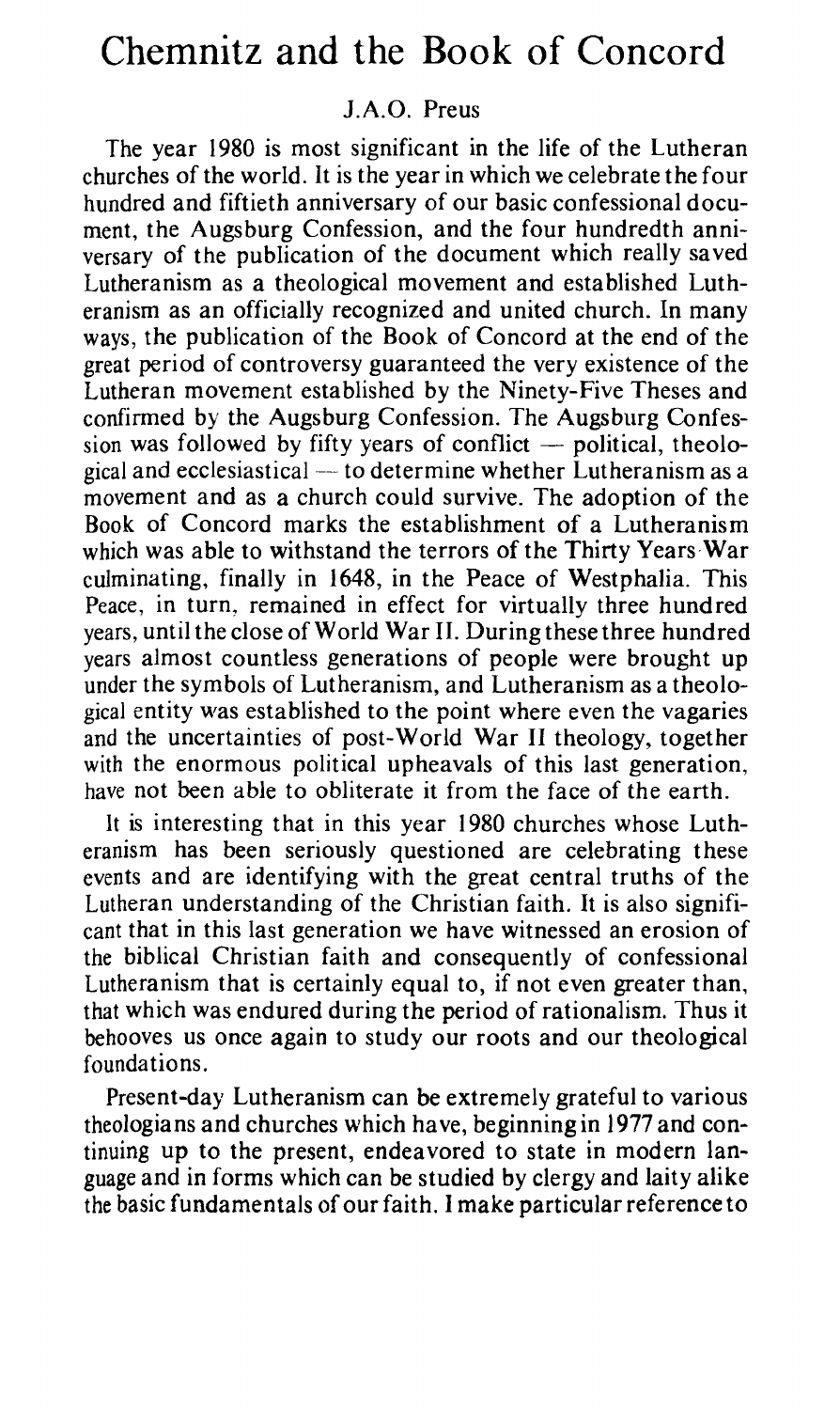the translation and publication by Concordia Publishing House of the remarkable work translated by Dr. Fred Kramer, the *Examination of the Council of Trent,* written by Martin Chemnitz in the years between 1565 and 1573. Dr. Eugene Klug's outstanding work, *From Luther to Chemnirz,* is an extremely valuable contribution, as are Robert Preus's two volumes dealing with post-Reformation Lutheranism. Certainly to be included in this collection of works are A Contemporary Look at the *Formula of Concord,* edited by Robert Preus and Wilbert Rosin, with the description of the remarkable historical background of the Formula prepared by Robert A. Kolb, and the series of materials coming under the general heading of "A Formula for Concord," prepared by the Commission on Theology and Church Relations of The Lutheran Church - Missouri Synod. I also am exceedingly grateful to have been asked by Concordia Publishing House to make my own humble contributions to this effort in the translation of Chemnitz's work on *The Two Natures of Christ* and on *The Lord's Supper.* Other works of significance could also be mentioned.

This essay attempts to give in very cursory fashion a brief summary of the particular and peculiar contribution of Martin Chemnitz to the Formula of Concord. This document should be looked upon, as it was by its authors, as an attempt to state in very succinct and careful language what the correct biblical faith of Lutheranism actually was. It was a preserving document. It makes no pretense of being innovative, but rather is simply an attempt to state Lutheranism's understanding of the biblical faith as it had been enunciated during the preceding fifty years  $-$  based on the ancient creeds, patristic evidence. and the writings of' Luther and Melanchthon, and growing out of controversies which had arisen in the period between the death of Luther and the adoption of the Formula over the correct understanding of the Gospel.

Likewise, the document cannot be understood unless it is very clearly stated that the document looks into the future with the idea that out of the adoption of this document a united church would arise in lands which had subscribed to the Augsburg Confession and which had every intention, under God, of retaining that faith. It is reaIIy only at the time of the adoption of the Book of Concord that we begin to see emerging a specified body of documents, a Corpus *Doctrinae,* for all of Lutheranism. This was an action which pointed not only to the past and to the present state of affairs but most particularly to the future.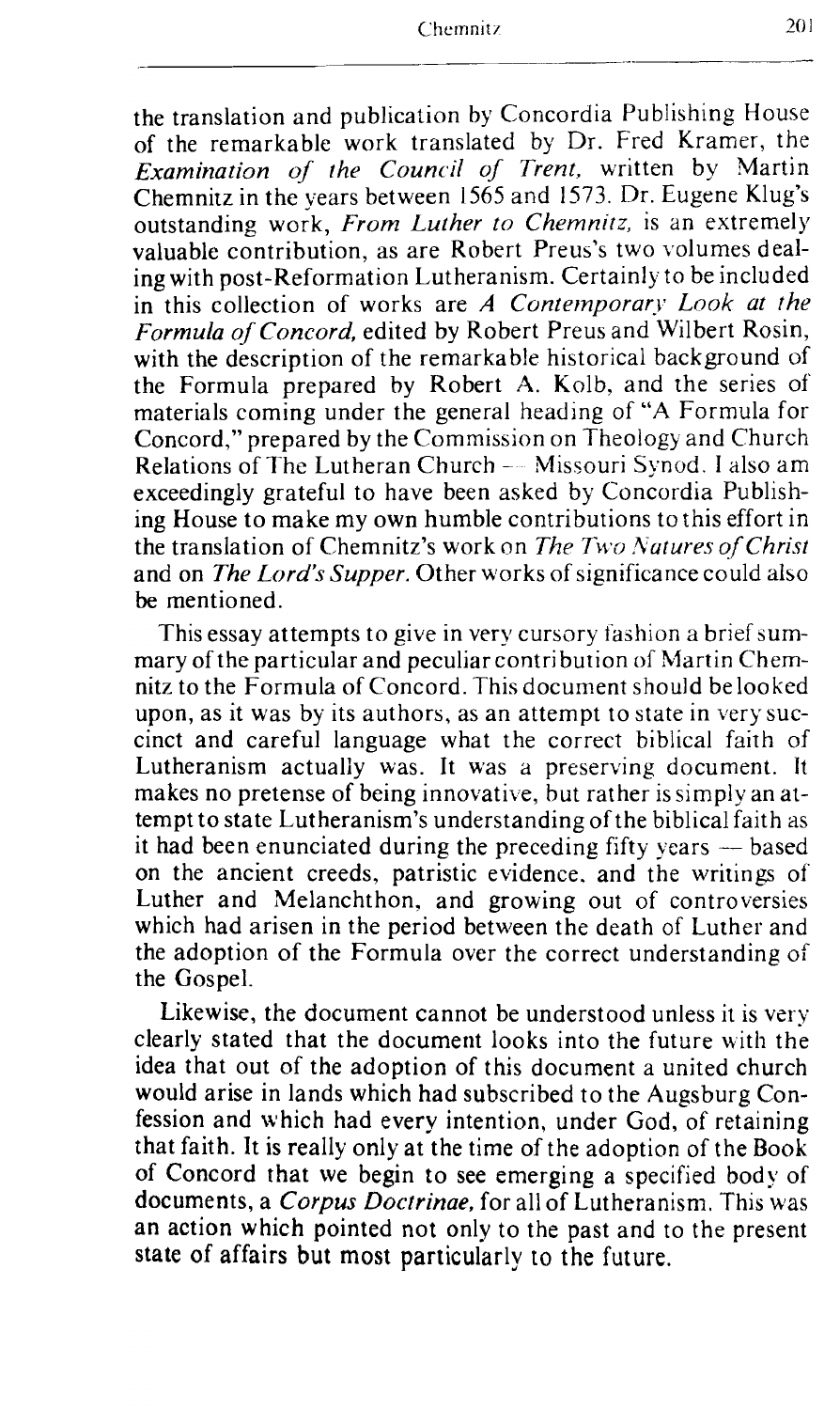Considering the heat of the controversies, the involvement of the great and beloved Melanchthon and his deviations from the common understanding of Lutheranism, the tremendous political pressures which were applied not only by the constant attacks of Rome but also by the conflict with the emerging Reformed party, travel conditions, the use even at this late date of handwritten documents, and the political division within Germany, one stands in almost stunned unbelief that a document of this size, with this degree of theological unity, and with such historically binding results was ever able to emerge. It is certain that in our own age, despite vastly improved communication and transportation methods, printing, and all kinds of related technology, we could never possibly come to as high a degree of agreement on as broad a range of subjects within the family of Lutheranism, to say nothing of the ecumenical endeavors which have been undertaken. One can almost say that we have here in this great Book of Concord a miracle.

And while the particular person singled out in this essay for emphasis is Martin Chemnitz (who indeed did play a major role, and whose theological stance and personality made the endeavor possible), the fact is that the work is really the work of individuals, of committees, of entire faculties, of leading lay theologians, and of churches whose entire ministerium ultimately signed the document. One need know very little about the Book of Concord to recognize the names of Andreae, Chytraeus, Selnecker, and Chemnitz, but one also has to give special mention to the Elector August of Saxony, to the faculties of Wittenberg, Leipzig, and Tuebingen, and to countless unnamed and long forgotten theologians, pastors, and lay-people. The Book of Concord is truly a product of the entire church.

Chemnitz, nevertheless, plays an extremely constant role in this entire development, in that he was chosen from as early as the time when he was a librarian at the University of Königsberg to serve in capacities of mediation among warring factions within Lutheranism. He was selected at a very early date to attempt to bring about the conciliation of Flacius and some of his opponents. In this endeavor he failed in the beginning and succeeded at the end. In 1561 he was asked by his mentor, Mörlin, to assist him with a certain pastor Hartenberg, who was charged with crypto-Calvinism. In 1564 he was involved in the development of the *Corpus Doctrinae* for Brunswick, a document which included the Augsburg Confession, the Apology, the Smalcald Articles, and the two Catechisms of Luther. This document, quite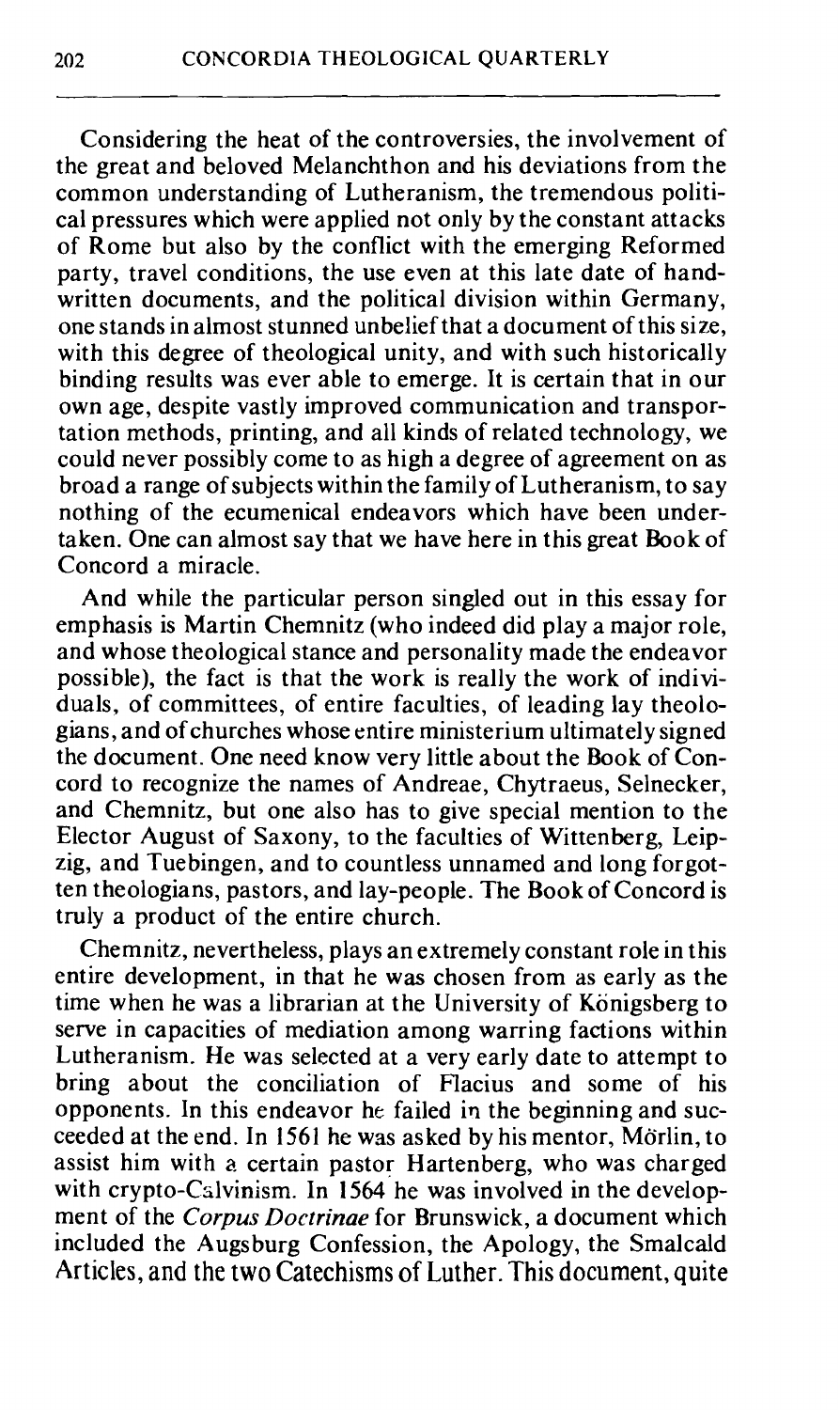obviously, was a predecessor of the Book of Concord.

In 1568 he met Jacob Andreae for the first time and both of these men, who had been previously engaged in unification efforts, now began the activities which resulted ultimately in the development of the Book of Concord. Thus, Bente is correct in his statement, "Andreae and Chemnitz are the theologians to whom, more than any other two men, our church owes the Formula of Concord." In these two men we also have a conjunction between the north and south of Germany, with Chemnitz coming from Brunswick and Andreae from Tiibingen. Their first joint effort, at the request of their respective princes, was to conduct a joint church visitation in Brunswick, in which they dealt with such articles as justification, good works, free will, adiaphora, and the Lord's Supper. This resulted in a revision of the Corpus Doc*trinae* of Brunswick, thereafter called the Corpus Doctrinae *Julium*, in honor of Duke Julius of Brunswick. It is interesting that, when they first met, Chemnitz was not entirely certain of the orthodoxy of Andreae, and there may have been some reason for this, because Andreae was charged with having sometimes compromised doctrine in order to bring about unity.

During this same period, Chemnitz also made the acquaintance of Selnecker, who had previously been a very ardent supporter of Melanchthon. It appears that Selnecker's conversion to a very orthodox position, which ultimately brought him into the role of author of some portions of the Formula of Concord, was brought about by the ministrations and witness of Chemnitz.

The effort toward unity really got underway, however, with the publication in 1573, of Andreae's "Six Christian Sermons," in which he dealt with the controverted doctrines then dividing Lutheranism. These sermons might well be called the embryo of the Formula of Concord. In 1573 the sermonsof Andreae were recast in thetical form to produce what was known as the Swabian Concord. The Swabian Concord was revised in 1575 by Chemnitz, on the basis of comments from theological faculties, conferences, and individual theologians, into a document that came to be the Swabian-Saxon Concord. Osiander and Bidem**bach** in 1576 drew up the Maulbronn Formula. and at the initiative of Elector August a conference of theologians was held at Torgau, where the Swabian-Saxon Concord and the Maulbronn Formula were combined into what was known as the Torgau Book. Andreae produced a summary of the Torgau Book, which today is known as the Epitome of the Formula of Concord. After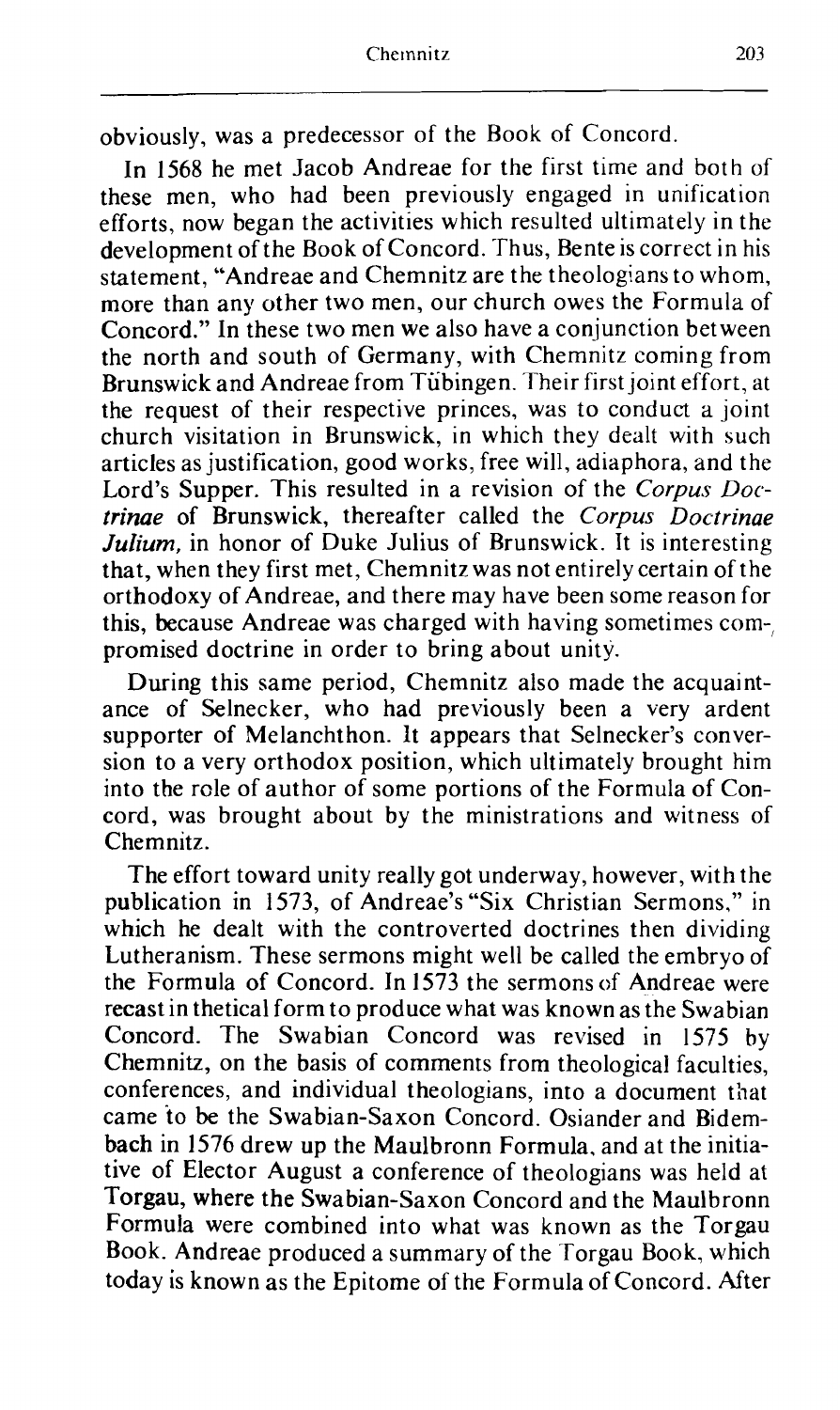various groups had studied and commented on the Torgau Book, it was reworked at Bergen Abbey by Andreae, Chemnitz, and Selnecker into what today is called the Solid Declaration of the Formula of Concord. For a brief period after 1577 it was called the Bergen or Bergic Book.

These documents were an attempt by their various authors and commentators to bring about a settlement of three decades of conflict between the followers of the honored and revered Melanchthon, who had veered off course, and the true or authentic Lutherans, known as the Gnesio-Lutherans, who themselves had divided into parties during the years of conflict. There was the adiaphoristic controversy (1548-1555), which grew out of the Augsburg and Leipzig Interims. There was the Majoristic controversy  $(1551-1562)$ ; the synergistic controversy  $(1555-1560)$ ; the Flacian controversy, (1560-1575); the Osiandrian controversy, (1 549-1 566); the antinomian controversy, (1527- 1556); and the Crypto-Calvinistic controversy, (1560-1574). Many of these controversies have their roots in Melanchthon's wavering; some were prompted by the interims, some by the rise of Calvinism; and all of them had served to divide Lutheranism. The purpose of the Formula of Concord was to reestablish doctrinal unity and doctrinal purity among the followers of the Augsburg Confession and to bring about peace and harmony among them. In thesettlement of these controversies Chemnitz played a significant role.

To dwell a little more fully on the theology and personality of Chemnitz himself, it should be pointed out that somewhere during these years of conflict the decision was made that the documents that were finally drawn up should not contain attacks against people by name. While abundant use is made of the church fathersdown to Luther, and while Luther is always quoted favorably, it is notable that the name of Melanchthon, despite his involvement in so many of the conflicts, is never mentioned in an unfavorable light, and very seldom in a favorable light. Some of the theologians of the period were dissatisfied with this omission of names; but it is my personal opinion, from having studied Chemnitz's writings, that he probably had a great deal to do with this procedure. because in his voluminous *Two Natures of Christ*  and also in *The Lord's Supper* he is extremely careful of the way in which he talks about the contemporary errorists. He seldom, if ever, mentions Melanchthon. Calvin is mentioned only once or twice, and even Zwingli is seldom called in. Only in his **Examination** of *the* **Council** *of Trent* does he allow himself the pleasure of certain sarcastic and polemical statements relative to his Roman **antagonists.**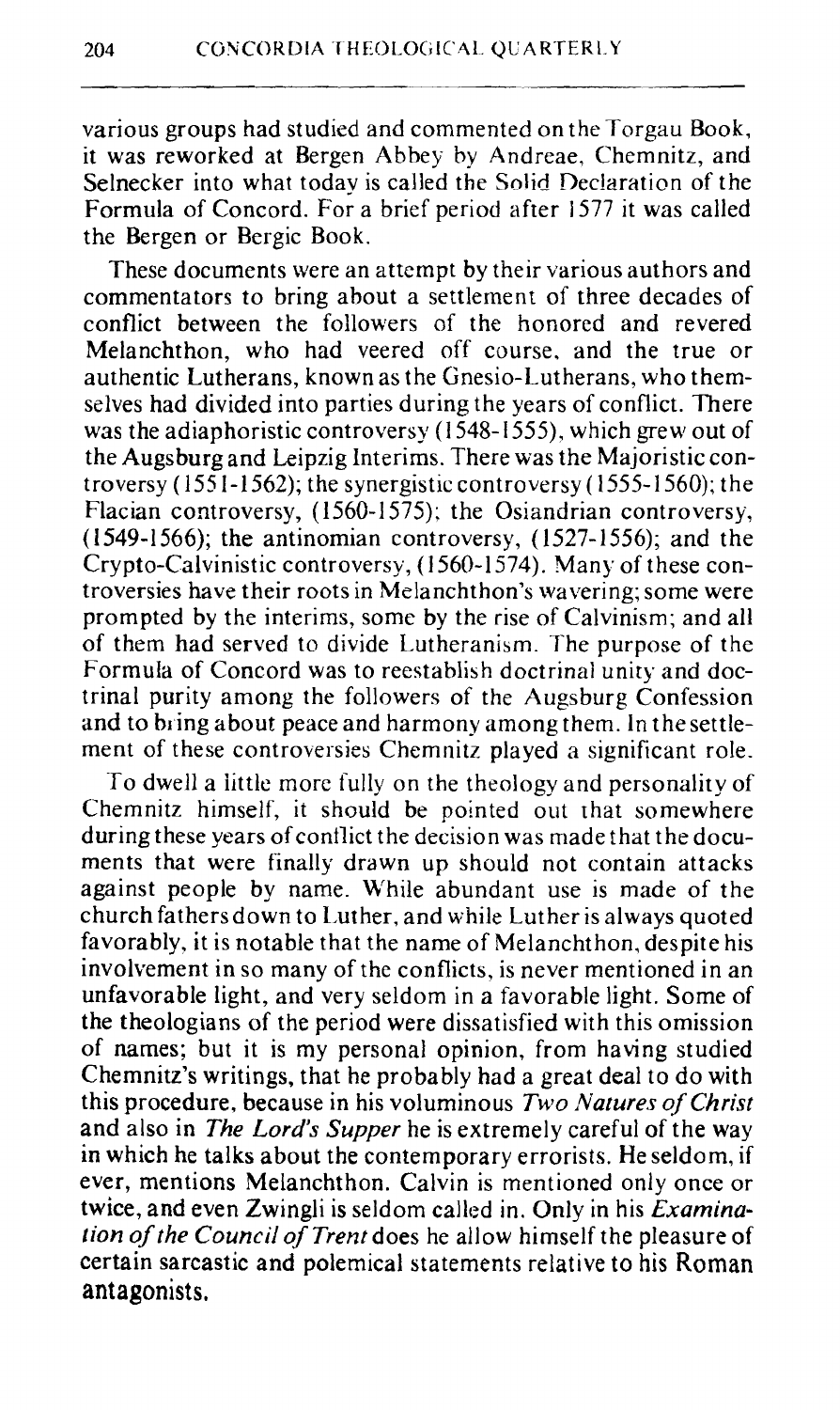--

Another quality that shows up both in the writings of Chemnitz and in the Formula is the reluctance to try to solve the insoluble. Chemnitz, in a rather whimsical way on several occasions, refers to the fact that the answer to certain questions must be left until "we enter the heavenly academy," where then all things will be known to us. It is interesting to see how he avoided the difficulties of the ubiquity of the human nature of Christ in such things as a pile ofcow manure and other unsavory ideas by simply stressing that we believe that Christ is present fully and according to both natures in the places where the Scripture says He is fully present, and for our purposes that means He is present in the Sacrament with His body and blood.

Another quality which is very evident in Chemnitz's own writing, and which carries over into the Formula of Concord, is the absence of scholastic argumentation. Chemnitz is at all times a theologian of the Scripture, a very strong supporter of the ancient councils and creeds, extremely well acquainted with and supportive of the church fathers and of Luther, but singularly unimpressed with scholasticism and the use of philosophic terminology.

While it is interesting that, aside from the opening portion of the *Examen*, in none of Chemnitz's writings does he have a locus *de scriptura,* yet his view of Scripture, or his formal doctrine of Scripture, as Klug has so cogently shown, appears on every page of his writings. If the Scripture settles the matter, that is it. It is beyond argumentation. He follows a very simple grammatical method of interpreting Scripture, avoids all reference to allegorizing or esoteric methods of interpretation, talks constantly about the proper and natural meanings of the words *(propria et nativa*) *sententia verborurn),* has a good understanding of some of the textual problems which were beginning to arise during his day, and shows at times a remarkable understanding of the isagogical background of the various books of the Bible. Yet the main thrust of Chernnitz's use of the Bible is to show that he regards it as the Word of the living God, before whom we bow, taking our reason captive, and saying, "Speak, Lord, Thy servant heareth." There is a reverence about him and a piety which we could we11 emulate in our own day.

The Formula of Concord, therefore, exhibits the theological influence of Martin Chemnitz in demonstrating with Luther that doctrine is not the product of the church but the revelation of God. Likewise, all doctrine is to be drawn directly from the Scrip**ture** and is **to be established on sound exegetical principles,** using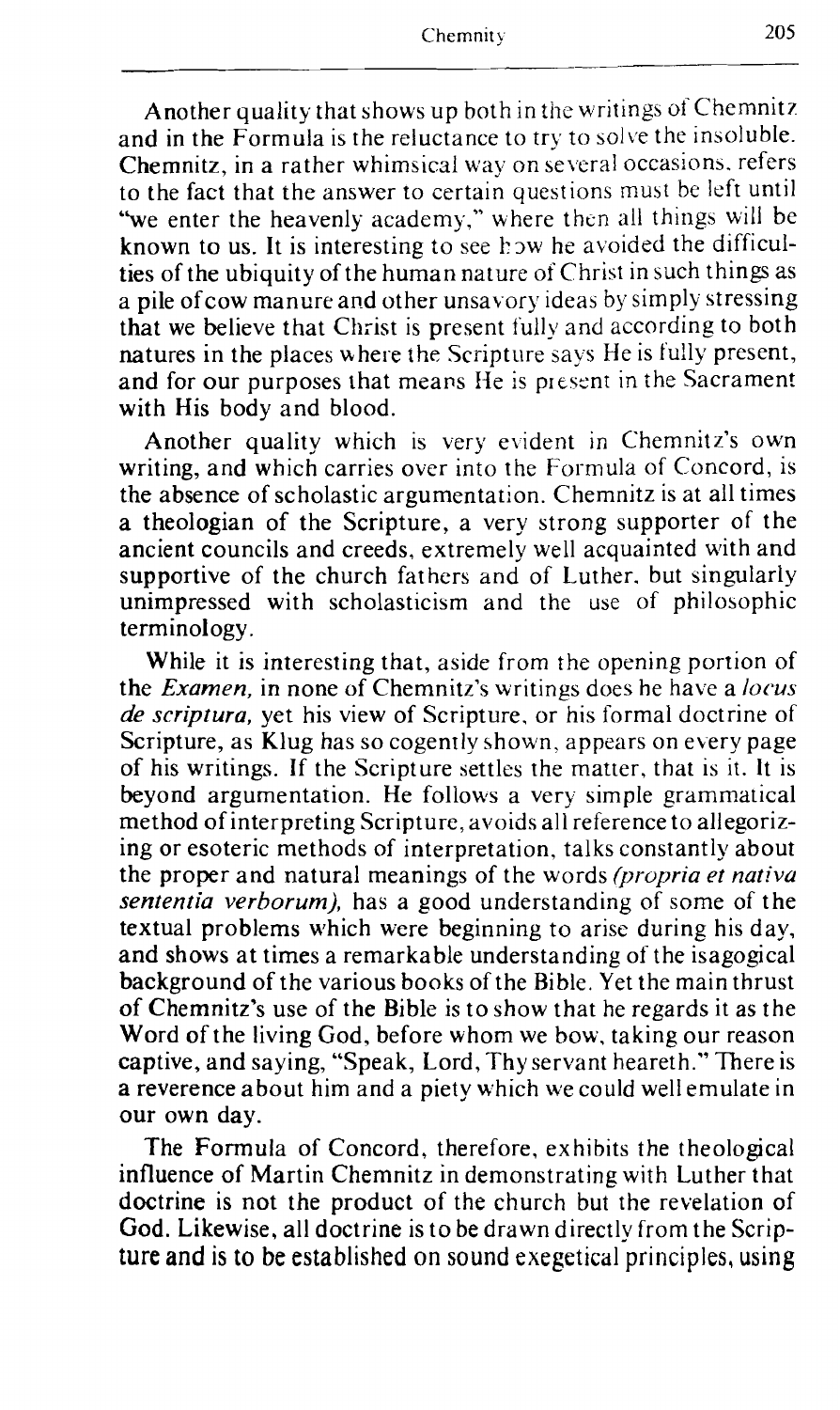the proper and natural meaning of the words. Chemnitz does not refer to the so-called literal sense *(sensus literalis),* but rather he prefers the expression *propria et nntiva sententia verborurn.* For example, he says in his *Lord's Supper,* "Just as all the dogmas of the church and the individual Articles of Faith have their own foundation and certain passages of Scripture where they are clearly treated and explained, so also the true and genuine meaning of the doctrines themselves should rightly be sought and developed accurately on the basis of these passages. Likewise, it is beyond controversy that the correct belief concerning the Lord's Supper has its own particular foundation and its own basis in the words of institution.

"But who does not know this, you say, or what sane man would deny it? My reply is that all do admit it and concede it in their words, but when we come to the matter itself, there is clear diversity. For all the sacramentarians, no matter who they are, derive some of what they want to believe and understand regarding the Lord's Supper not from the words of institution in the proper and simple sense clearly conveyed to our understanding, but they come with preconceptions on the basis of other passages of Scripture, most of which say nothing about the Lord's Supper. Each refers to certain passages which he interprets for himself according to his own analogy. When they have gone through this process they decide on the basis of other passages whatever they want to be believe regarding the Lord's Supper. Finally they approach the words of institution, and at this point it becomes necessary for them to force upon the words of institution their preconceived meaning brought in from elsewhere on the basis of some distorted and twisted interpretation."'

Consequently, Chemnitz opposed all compromise where the least part of doctrine would be sacrificed for the sake of peace, although, on the other hand, he did not deliberately set about to stir up conflict. He opposed all ambiguities or indistinct formulas by which contradictory statements were to be harmonized.

Chemnitz, moreover, using the device which was common in Luther and picked up by others (such as Flacius in his *Magdeburg Centuries),* has great respect for the church fathers. He does not swallow them hook, line, and sinker. He recognizes their weaknesses; yet, using the old dictum of Luther, "if the Devil writes a good hymn, I'll sing it,'' he draws heavily on the fathers when they support the unbroken tradition of the church on various doctrines. For example, in *The Two Natures,* he makes reference to John of **Damascus, whom he describes as a late arrival and in**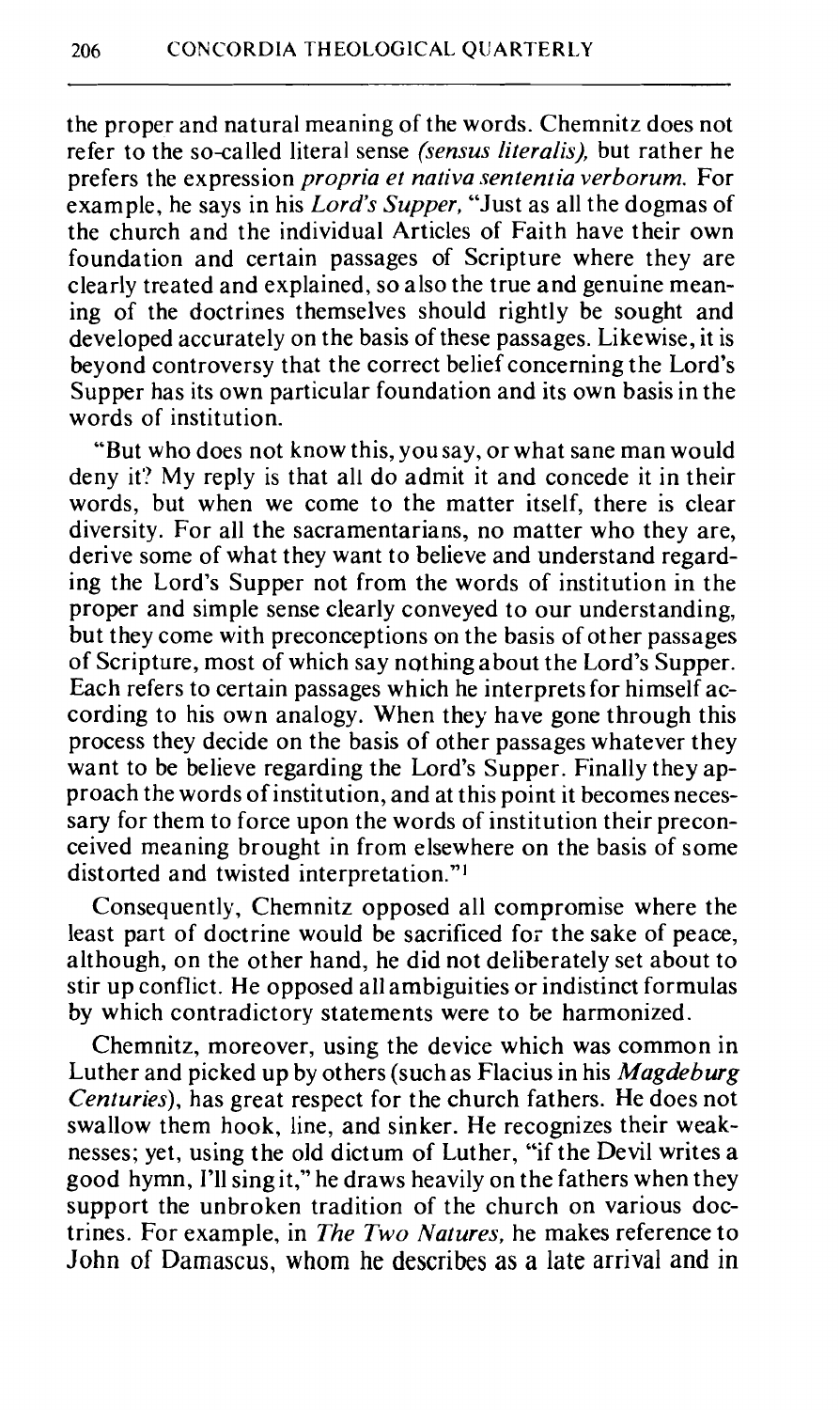general a very poor theologian, but a man who wrote an excellent book on Christology and whom, therefore, we still utilize. Chemnitz makes great use of this father for that reason.

If one were to analyze the history of Lutheranism between the death of Luther and the writing of the Formula, one xvould have to say that Lutheranism was suffering terribly for the lack of a good leader who could stand his ground, unite his followers, and lead a well-reasoned and comprehensive attack against the enemies of the church. Melanchthon was simply incapable of filling this void, and the :heologians of the Augsburg Confession scattered throughout Germany were likewise unable to supply the kind of leadership that was necessary.

It probably is correct to say that in Andreae and Chernnitz two such leaders emerged. It is historically beyond debate that these men saved Lutheranism and that they established it on a basis which has guaranteed its continuance until the present day. When one considers the earlier lapses of Andreae and the salutary effect that Chemnitz had both on him and on Selnecker and the fact that, with all of Chemnitz's exertions, he does not seem ever to have made any serious doctrinal error or fallen over into any kind ofextremism, one can probably be historically verycorrect in saying that this man, above all others, supplied the kind of leadership that was able to unite and preserve Lutheranism. When one looks at the ultimate result of this effort it was nothing short of phenomenal. At the end of it all, the Formula of Concord and the Book of Concord were adopted by three electors of the Holy Roman Empire, twenty dukes and princes, twenty-four counts, four barons, thirty-five imperial cities, and eight thousand clergy, comprising two-thirds of German Lutheranism. It is interesting that, to this very day, as new Lutheran churches come into being, they all subscribe to the entire Book of Concord. Somebody was supplying leadership.

As the really undisputed leader of Lutheranism. in his attempt to bring about peace and harmony without compromise of the truth, Chemnitz has an interesting personality. In the thousands of pages of his writings, which are extant, one learns almost nothing about his person, his autobiography, or his personal likes and dislikes. As far as his personality is concerned, he keeps a very low profile. Likewise, he indulges in very little sarcasm or personal attack. He deals with issues and he deals with the issues on the basis of Scripture He is extremely thorough and to some readers might appear prolix, but in all instances hc is siowly and laboriously and patiently and systematically making his points.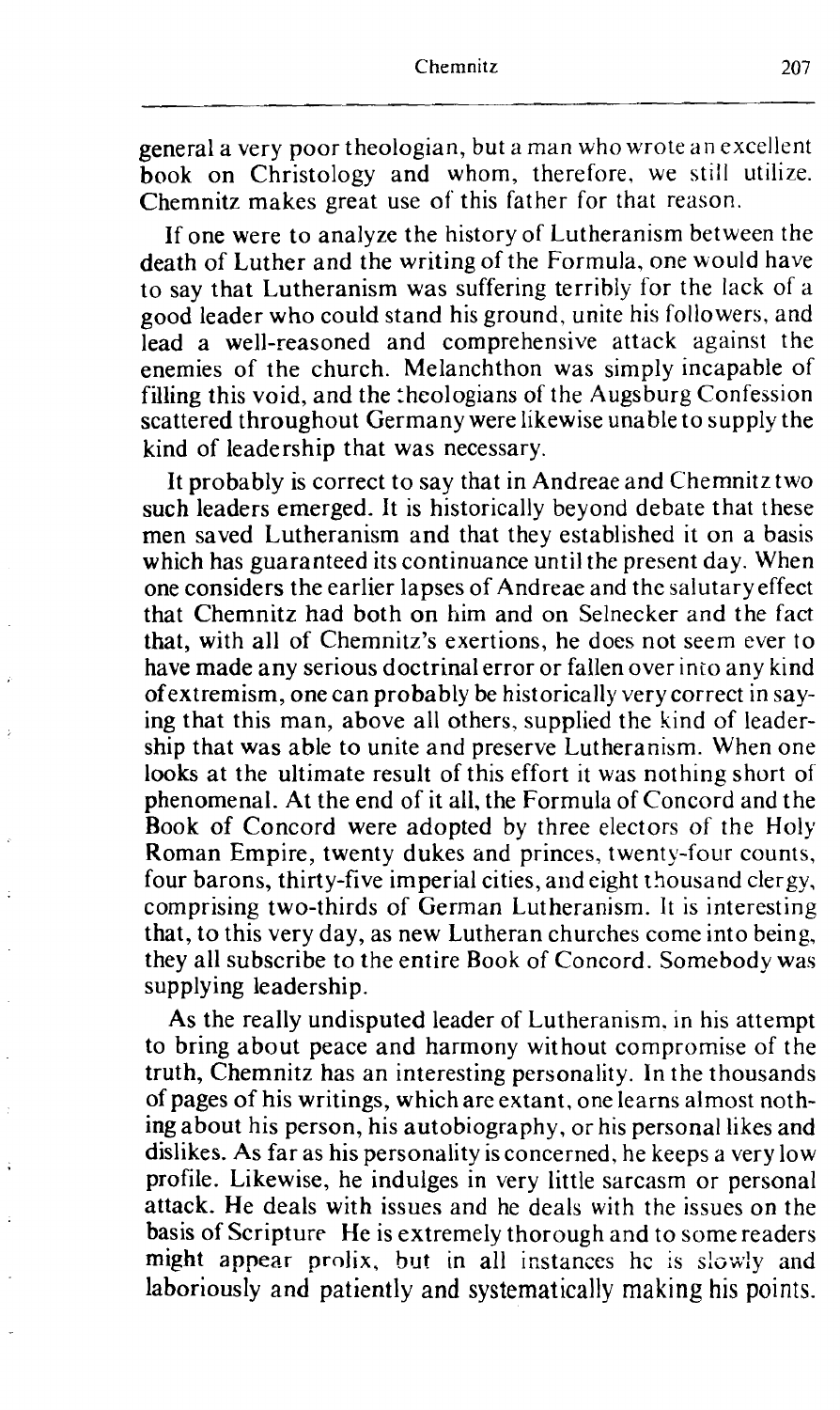When he is finished, there is nothing left to say, and no way in which he can be opposed. He is overpowering in his argumentation. He is, by modern standards, completely non-political. Yet in this very stance he succeeded in one of the greatest political endeavors ever accomplished within the church. namely, to bring about peace between warring factions within a strife-torn and leaderless church. Luther shows his personality, his likes and dislikes, his emotions, in strong and often extravagant language. Chemnitz does none of those things but systematically proceeds to demolish the arguments of his opponents by straight biblical teaching and laying out the facts as they are clearly set forth in the Scripture.

The influence of Chemnitz is beyond all debate. Krauth, in his great work, *The Conservative Reformation*, has said, "The learning of Chemnitz was something colossal, but it had no tinge of pedantry. His judgment was of the highest order. His modesty and simplicity. his clearness of thought, and his luminous style, his firmness in principle. and his gentleness in tone, the richness of his learning and the vigor of his thinking, have revealed themns learning and the vigor of his thinking, have revealed them-<br>selves in rich measure in his works . . . . which mark their author<br>as the greatest theologian of his time — one of the greatest theologians of all time."<sup>2</sup>

Fred Kramer, in the preface to his magnificent translation of the *Examen.* says "Martin Chernnitz was in many ways an ideal  $theological$  - pious, humble, learned, thorough, moderate, peace-loving. Theology was for him not merely an inteliectual pursuit. For him theology existed to serve the church. He believed that there was a consensus in doctrine within the ancient church, though he was not unaware of the aberrations which had occurred in every period of the church. He believed that Luther and the adherents to the Augsburg Confession had returned to this consensus in their theology, and he labored ceaselessly both as churchman and as theologian to keep the church within this consensus."3

This observation is echoed by Eugene Klug, who says, "Doctrine for doctrine's sake is never the answer for Chemnitz. Theology always had to be useful and functional, that is, it must of necessity be soteriological, vibrating with that which is necessary for man's knowledge and salvation and also doxological, bringing glory where it ought to be  $-$  to God, for Christ's redemptive work, and not to man."4

In conclusion, I should like to illustrate these eulogies by the quotation of a passage from *The* Lord's *Supper.* Remember that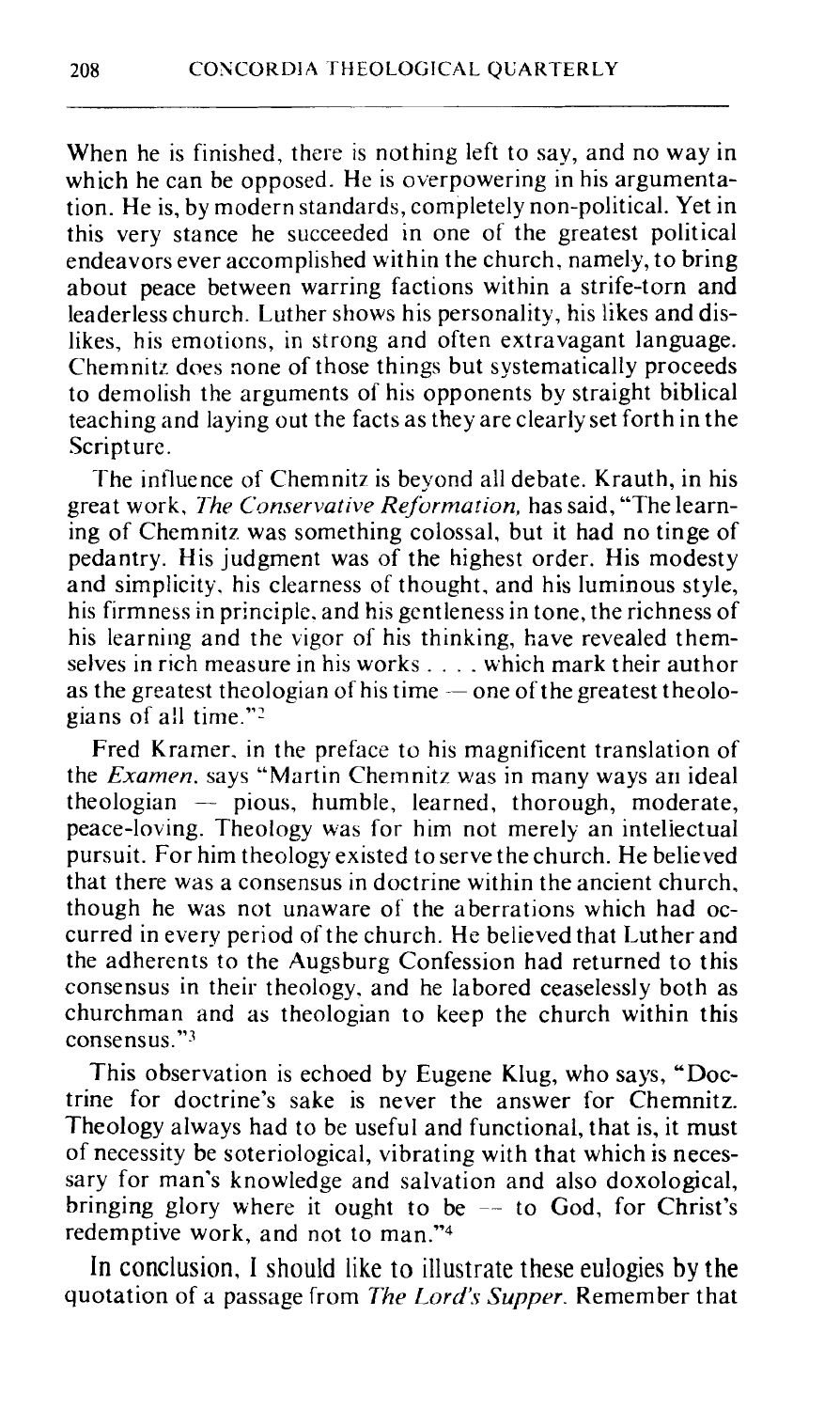this work was directed against the sacramentarians, both inside and outside of the Lutheran church. There was every opportunity for unbridled polemics. The sacramentarians were not only affecting theology, but they were affecting the very unity and peace of the church. Yet. when it comes to the doctrine of the Lord's Supper itself, Chemnitz is not a polemicist, nor a logician, nor a man who is playing theological one-up-manship. He is a child of God, a man of the Scripture, a man of the church. He says:

Our faith ought to lay hold on Christ as God and man in that nature by which He has been made our neighbor, kinsman, and brother. For the life which belongs to the deity resides in and has in a sense been placed in the assumed humanity. The adversaries teach that faith ought to turn itself away from the present celebration of the Supper and in its thoughts ascend above all heavens and there seek and embrace Christ in His majesty, although they themselves admit that they do not know in what place in heaven He is dwelling according to the mode of His true body. But the proper, simple, and natural meaning of the words of institution teaches that Christ himself is present with us in the celebration of the Supper with both Hisdeity and His flesh, and that He comes to us in order to lay hold on us (Phil. 3:12) and join us to Himself as intimately as possible. This brings sweetest comfort. For Christ, both God and man, must lay hold on us in order that there may be a union between Him and us. But we, weighed down by the burden of sin and pressed under the weight of our infirmity, are not yet able to enter the secret places of heaven (Col. 2: 18) and penetrate to Him in glory. He himself therefore comes to us in order to lay hold upon us with that nature by which He is our brother. And because our weakness in this life cannot bear the glory of His majesty (Matt. 17:2ff.; Acts 9:3ff.), therefore His body and blood are present. distributed, and received under the bread and wine. Nor does He will that we wander around the gates of heaven uncertain in which area of heaven we ought to look for Christ in His human nature or whether we can find Him; but in the Supper He himself is present in the external celebration and shows by visible signs where He wills to be present with His body and blood, and there we may safely seek Him and surely find Him, for there He himself through the ministry distributes His body and blood to the communicants, These most sweet and necessary comforts will be completely snatched away from **US**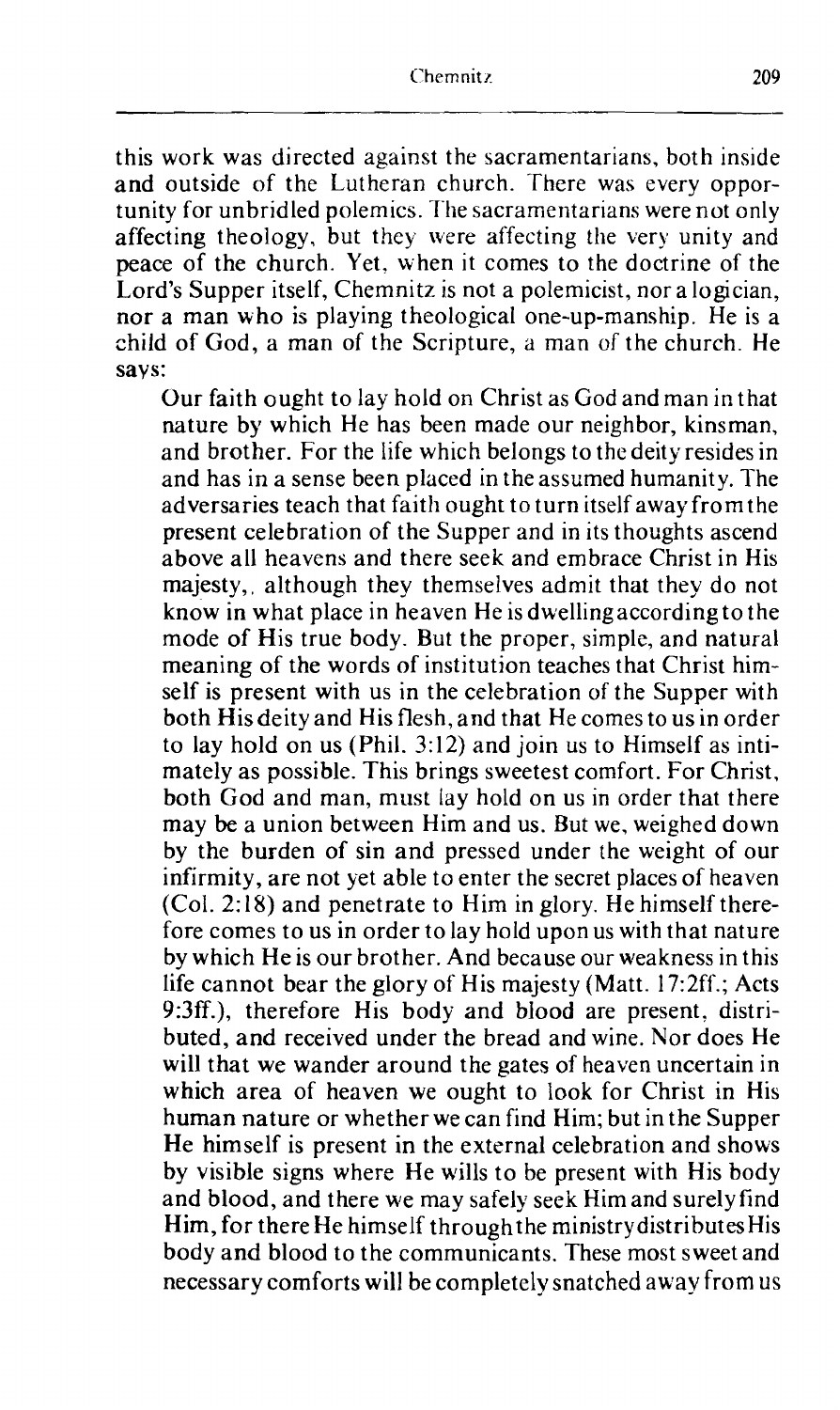if the substantial presence, distribution, and reception of Christ's body and blood are removed from the Supper....

There is a salutary change of which the fathers often reminded us with a special joy of the Spirit. Our nature, at the beginning created in God's image, had been adorned with all heavenly and divine gifts, blessings which had been bestowed upon Adam as the founder of our race. But through his fall not only were these blessings lost, but our nature became corrupted by sin and doomed to death. The Son of God, therefore, in order that He might become the second Adam, assumed our nature, but without sin, and in that nature condemned sin, destroyed death, and restored that nature to life. Thus first of all in His own person He sanctified, restored, and blessed human nature. And now in order that we might be made certain that these blessings apply also to us and our wretched nature, and have truly been communicated to us, Christ in His Supper again offers us that very nature which FIe has assumed from us and in Himself first restored, so that when we receive it with our poor flesh we are no longer in doubt concerning the salvation also of our nature through Christ. For in this way He, as it were, grafts our miserable and corrupt nature into the holy and life-giving mass of His human nature, as Cyril says, so that our depravity and misery are cured and renewed through the remedy of this most intimate union . . . .

The price of our redemption is the body of Christ which **is**  given for us and His blood which is shed for us. Among Christians no one doubts that by this giving of Christ's body and shedding of His blood the wrath of the Father has been satisfied and eternal redemption gained. But the question is, to whom does this promise pertain and who are the receivers of this benefit of Christ? To be sure, the teaching of the Gospel in general pronounces that everyone who believes in Him shall not perish but have eternal life (John **3:16).** But anxious and fearful minds, when they consider their sins, their unworthiness, their weaknesses, and their many temptations, become so terrified and disturbed that dangerous doubts arise concerning the individual application, that is, whether I myself have with sufficient certainty grasped the benefits of Christ and so faithfully cling to them that my conscience can stand before the judgment of God. For this reason Christ in His Supper willed to confirm and seal to His disciples the demonstration and application of the promise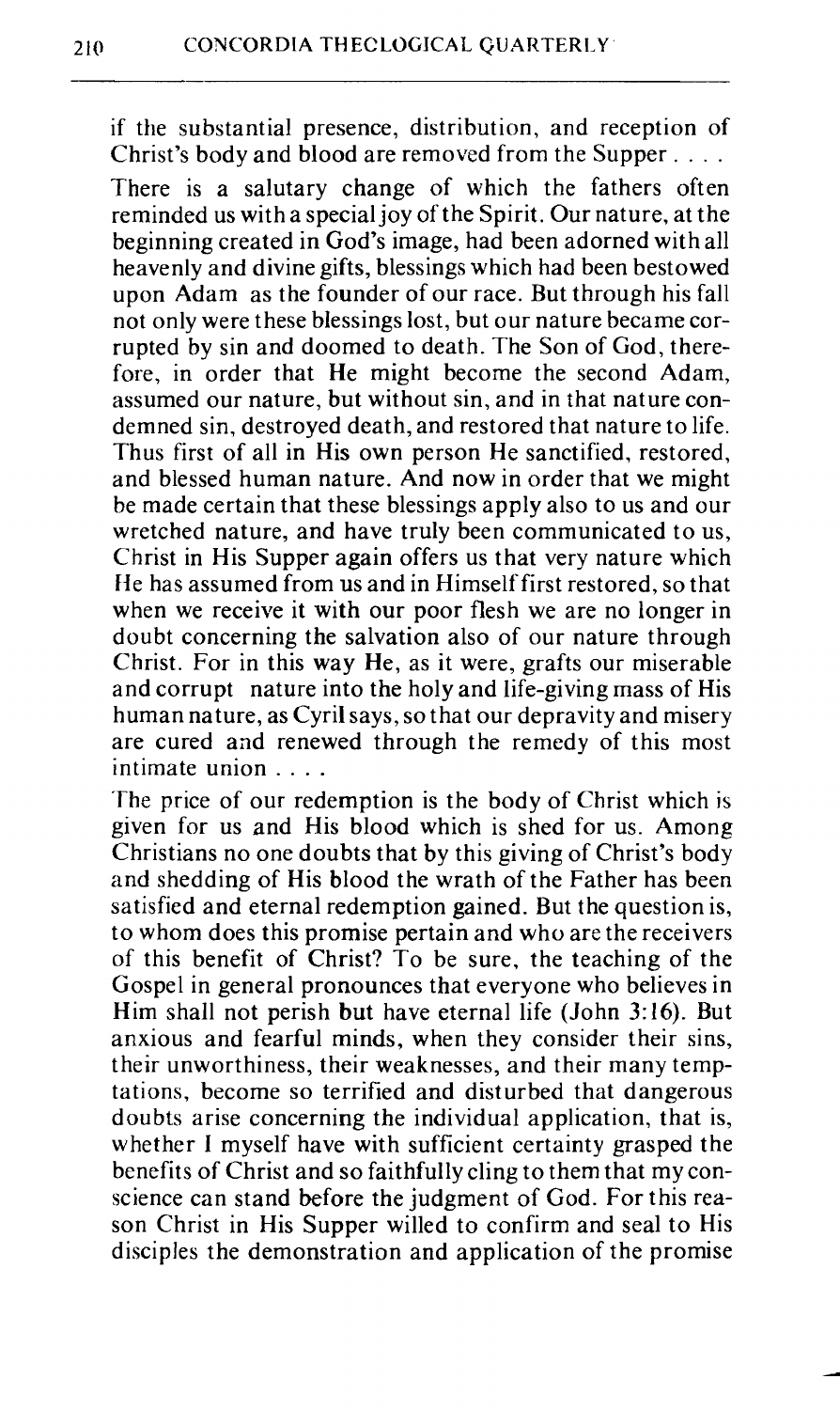of the Gospel with a certain and firm guarantee, so that in the face of all temptations faith can stand strongly and firmly in the assurance that it is a participant in Christ and all His benefits unto salvation  $\ldots$ .

But how? For this purpose He uses bread and wine, to be sure, but because these elements are diminished by use, as Augustine says, or are partly expelled from our system, as Origen puts it, it is manifest what kind of confirmation and sealing this is if in addition to these external elements nothing else is present and distributed in the Lord's Supper. Therefore Christ in the Lord's Supper distributes to us His very body which has been given for us and His very blood which has been shed for us, and He offers them to us to take and eat

The New Testament is that covenant of grace which is described in Jer. 31:33, 34: 'I will be merciful toward their iniquities, and their sins will remember no more . . . . I will be for them a God, and they shall be for Me a people.' This covenant toward God the Father is established and confirmed by the shedding of Christ's blood on the cross. But it is necessary for the salvation of individuals that they be brought into this covenant and remain in it. To be sure, we are received into this covenant by the Spirit through Baptism and preserved in it through the Word. But fearful minds are concerned as to whether they actually are firmly and surely in this covenant. They desire, they long for this, that they may be certain they are going to remain forever and persevere in this covenant of grace. Therefore the Son of God willed that in His Supper our faith should be strengthened by a definite pledge and guarantee, so that we might be assured that we are under this covenant and included in it; and to this end He bears witness that He strongly wills to preserve us in this covenant. For He says: 'Drink, this is My blood which is the blood of the new covenant.' Therefore by this very blood, by the shedding of which this covenant with God the Father has been established, He also ratifies, confirms, and seals the covenant with us, so that He offers this very blood for us to receive **.S**